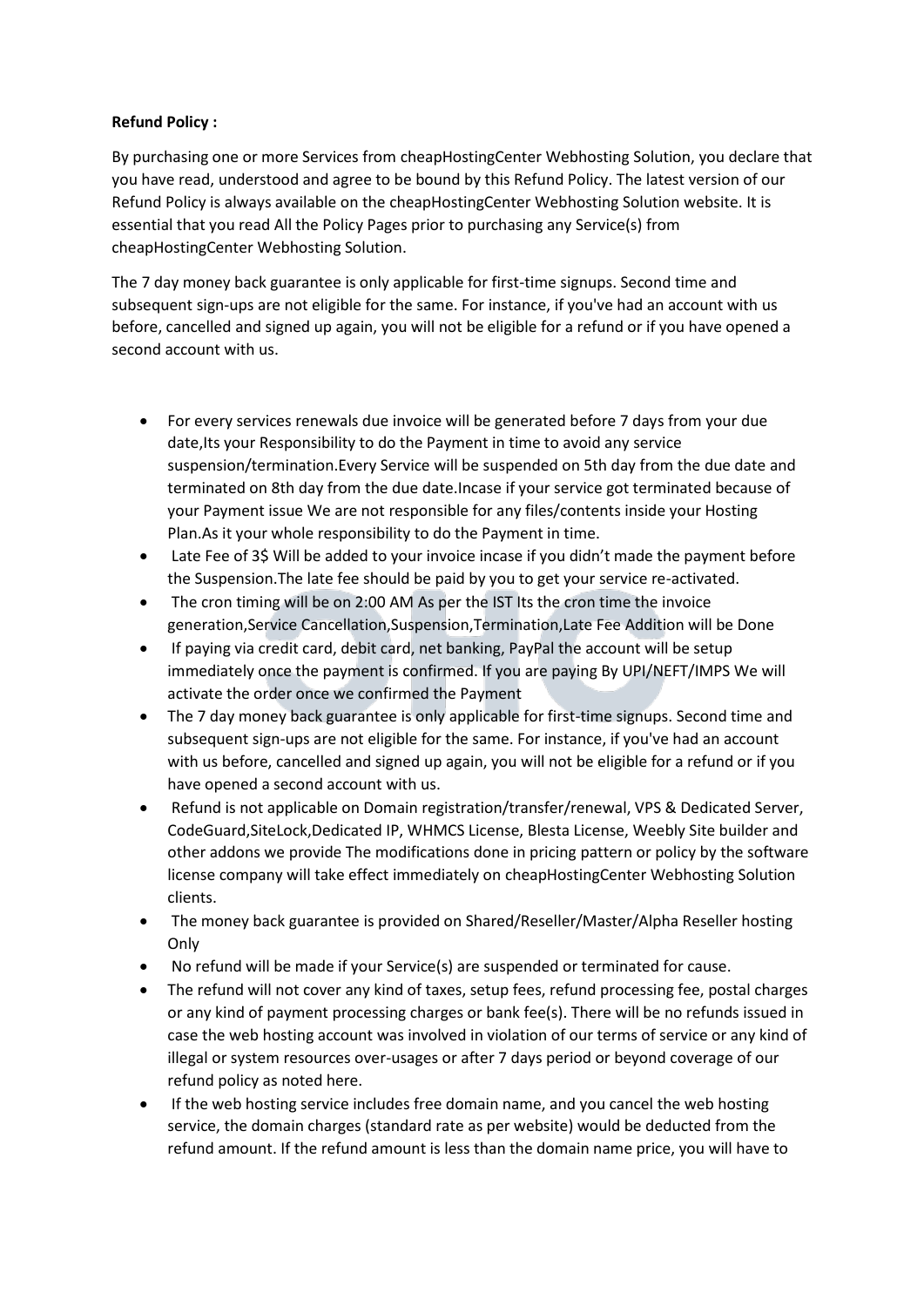pay the difference or forfeit the domain. The ownership of the domain will remain with cheapHostingCenter Webhosting Solution if you fail to pay the difference amount.

- Transfer fees would be applicable, if you wish to transfer the free domain name to some other provider. Without transfer fees the domain will not be released.
- One free WHMCS Starter or Blesta license is included in reseller hosting plan\*. WHMCS starter license allows you to manage upto 250 clients. You can upgrade the WHMCS license from us by paying the appropriate license cost. If the reseller hosting plan is cancelled within first 7 days then WHMCS Starter (10\$) or Blesta license (7\$) cost will be deducted from the refund amount.
- We do offer free account migration, If we had worked on your Account migration Incase of Service cancellation within first 7 days.There will be an Charge of 10\$ Deducted from the Refund Amount.
- The payments made through UPI/NEFT/IMPS To our Bank Directly are non-refundable. Refund will be added as credit to the hosting account.
- The refund request placed after 7 days will not be processed and you will not be eligible for any refund.
- The cancellation request should be sent through client area.
- After sending the cancellation request, it would take 7 to 15 Business days to complete the refund process.
- Unpaid invoices may result in the suspension or termination of your web hosting account. Your suspended account will only be restored after clearing the outstanding invoice after which you will be able to access your data.
- If your account gets terminated, the data residing on it won't be restored and will be treated as a new account. If you fail to renew your subscription on time you will be charged on your invoice.
- We will not activate new orders or activate new packages for customers who have an outstanding balance on their account.
- Every Services will be suspended on the next day of your due date and terminated on the 5th day from your service due date.So its your responsibility to Do payment in time to avoid any service suspension/termination

# **Account/Service Termination:**

Your hosting account at Genhost Webhosting Solution can get terminated due to following reasons:

• **You decide to discontinue**

At any point of time, during your subscription, if you no more want to continue with our services and want to place a cancellation request with immediate termination, your hosting account will be suspended right away and will be terminated within 24 hours.

• **Cancellation upon expiration**

If you place a cancellation request to discontinue our services after your subscription expires, your hosting account will be suspended at the end of the subscription and will be terminated within 24 hours (after the expiration date).

• **You did not renew**

In case you fail to renew your hosting account on the due date, your hosting account will be suspended on the 5th day from your service due date and will be terminated within 8th day (from your service due date).